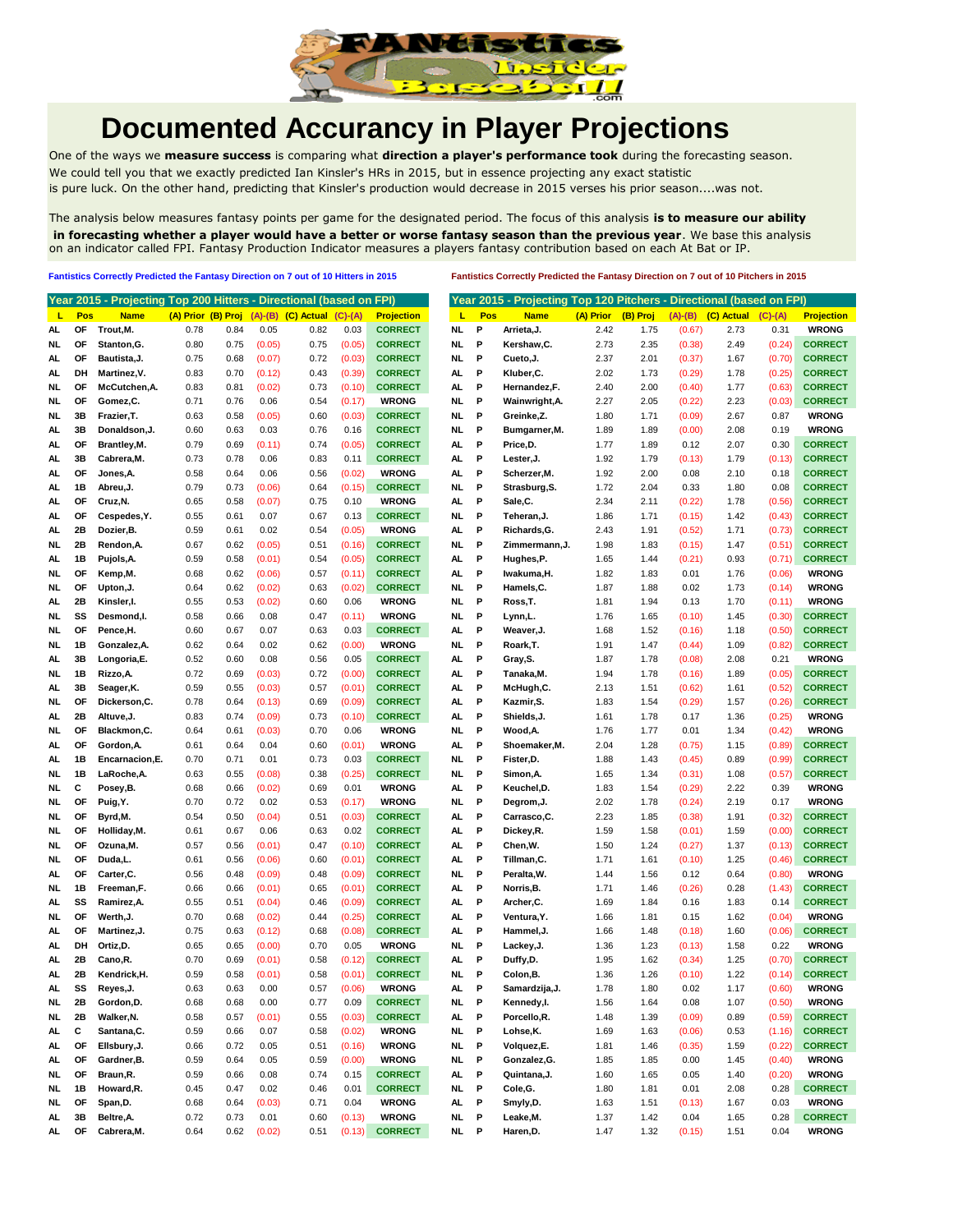| NL        | OF        | Yelich,C.              | 0.63         | 0.68         | 0.04         | 0.66         | 0.02             | <b>CORRECT</b>               | NL        | P | Santana, E.    | 1.52         | 1.69 | 0.17                  | 1.48   | (0.04) | <b>WRONG</b>   |
|-----------|-----------|------------------------|--------------|--------------|--------------|--------------|------------------|------------------------------|-----------|---|----------------|--------------|------|-----------------------|--------|--------|----------------|
| NL.       | OF        | Davis, K.              | 0.52         | 0.62         | 0.10         | 0.62         | 0.10             | <b>CORRECT</b>               | NL        | P | Collmenter, J. | 1.74         | 1.37 | (0.37)                | 1.14   | (0.60) | <b>CORRECT</b> |
| AL.       | 1B        | Moss,B.                | 0.54         | 0.57         | 0.02         | 0.46         | (0.08)           | <b>WRONG</b>                 | NL.       | P | Alvarez,H.     | 1.53         | 1.44 | (0.09)                | 0.38   | (1.15) | <b>CORRECT</b> |
| AL.       | SS        | Aybar, E.              | 0.53         | 0.50         | (0.03)       | 0.46         | (0.07)           | <b>CORRECT</b>               | AL.       | P | Odorizzi, J.   | 1.43         | 1.65 | 0.22                  | 1.71   | 0.28   | <b>CORRECT</b> |
| NL        | SS        | Harrison, J.           | 0.70         | 0.58         | (0.12)       | 0.55         | (0.15)           | <b>CORRECT</b>               | NL.       | P | de la Rosa,J.  | 1.67         | 1.50 | (0.17)                | 1.48   | (0.19) | <b>CORRECT</b> |
| AL.       | OF        | Hunter, T.             | 0.57         | 0.55         | (0.02)       | 0.46         | (0.11)           | <b>CORRECT</b>               | AL        | P | Buehrle,M.     | 1.27         | 1.21 | (0.06)                | 1.41   | 0.14   | <b>WRONG</b>   |
| <b>NL</b> | SS        | Rollins, J.            | 0.58         | 0.59         | 0.00         | 0.42         | (0.16)           | <b>WRONG</b>                 | NL.       | P | Niese, J.      | 1.40         | 1.40 | (0.00)                | 1.12   | (0.28) | <b>CORRECT</b> |
| <b>NL</b> | 1B        | Goldschmidt,P.         | 0.79         | 0.78         | (0.01)       | 0.90         | 0.11             | <b>WRONG</b>                 | AL        | P | McCarthy, B.   | 1.12         | 1.57 | 0.45                  | 0.93   | (0.19) | <b>WRONG</b>   |
| AL.       | С         | McCann, B.             | 0.44         | 0.52         | 0.08         | 0.51         | 0.07             | <b>CORRECT</b>               | AL.       | P | Young,C.       |              | 1.30 |                       | 2.04   | 0.49   | <b>WRONG</b>   |
|           | С         |                        |              |              |              |              |                  | <b>CORRECT</b>               | NL        | P |                | 1.55<br>1.70 |      | (0.25)                |        |        |                |
| NL.       |           | Mesoraco, D.           | 0.67         | 0.58         | (0.09)       | 0.28         | (0.39)           |                              |           |   | Liriano,F.     |              | 1.87 | 0.17                  | 1.89   | 0.18   | <b>CORRECT</b> |
| AL.       | 1B        | Davis,C.               | 0.44         | 0.70         | 0.26         | 0.70         | 0.26             | <b>CORRECT</b>               | NL        | P | Miller,S.      | 1.57         | 1.72 | 0.15                  | 1.57   | (0.01) | <b>WRONG</b>   |
| NL        | 2B        | Utley, C.              | 0.56         | 0.56         | (0.00)       | 0.38         | (0.19)           | <b>CORRECT</b>               | AL.       | P | Vargas,J.      | 1.34         | 1.23 | (0.11)                | 1.41   | 0.06   | <b>WRONG</b>   |
| NL        | ΟF        | Marte, S.              | 0.68         | 0.67         | (0.02)       | 0.64         | (0.04)           | <b>CORRECT</b>               | NL.       | P | Petit, Y.      | 1.89         | 1.69 | (0.19)                | 1.40   | (0.49) | <b>CORRECT</b> |
| AL.       | ΟF        | Calhoun, K.            | 0.58         | 0.58         | (0.00)       | 0.52         | (0.06)           | <b>CORRECT</b>               | NL.       | P | Koehler,T.     | 1.58         | 1.52 | (0.05)                | 1.29   | (0.29) | <b>CORRECT</b> |
| NL        | OF        | Granderson, C.         | 0.51         | 0.55         | 0.04         | 0.63         | 0.13             | <b>CORRECT</b>               | NL        | P | Hudson,T.      | 1.39         | 1.35 | (0.05)                | 1.15   | (0.24) | <b>CORRECT</b> |
| AL.       | SS        | Escobar, A.            | 0.59         | 0.55         | (0.03)       | 0.42         | (0.16)           | <b>CORRECT</b>               | AL        | P | Gonzalez,M.    | 1.29         | 1.49 | 0.21                  | 0.98   | (0.31) | <b>WRONG</b>   |
| NL        | 2Β        | Carpenter, M.          | 0.58         | 0.67         | 0.09         | 0.68         | 0.09             | <b>CORRECT</b>               | NL        | P | Cashner,A.     | 1.80         | 1.65 | (0.15)                | 0.95   | (0.85) | <b>CORRECT</b> |
| AL.       | 2B        | Zobrist, B.            | 0.59         | 0.64         | 0.06         | 0.62         | 0.04             | <b>CORRECT</b>               | NL.       | P | Garza, M.      | 1.78         | 1.69 | (0.09)                | 0.51   | (1.27) | <b>CORRECT</b> |
| NL        | OF        | Heyward, J.            | 0.58         | 0.65         | 0.07         | 0.68         | 0.10             | <b>CORRECT</b>               | AL        | P | Elias, R.      | 1.47         | 1.43 | (0.04)                | 1.35   | (0.12) | <b>CORRECT</b> |
| NL        | SS        | Peralta, J.            | 0.58         | 0.60         | 0.02         | 0.54         | (0.04)           | <b>WRONG</b>                 | NL.       | P | Gallardo, Y.   | 1.31         | 1.39 | 0.08                  | 1.30   | (0.01) | <b>WRONG</b>   |
| NL        | OF        | Hamilton, B.           | 0.57         | 0.70         | 0.13         | 0.55         | (0.02)           | <b>WRONG</b>                 | AL        | P | Sanchez, A.    | 2.08         | 1.73 | (0.35)                | 1.21   | (0.86) | <b>CORRECT</b> |
| <b>NL</b> | SS        | Ramirez, H.            | 0.67         | 0.74         | 0.07         | 0.51         | (0.16)           | <b>WRONG</b>                 | AL        | P | Hutchison, D.  | 1.43         | 1.64 | 0.21                  | 0.95   | (0.48) | <b>WRONG</b>   |
| <b>NL</b> | OF        | Bruce, J.              | 0.44         | 0.61         | 0.17         | 0.51         | 0.07             | <b>CORRECT</b>               | NL.       | P | Harang, A.     | 1.30         | 1.05 | (0.25)                | 0.85   | (0.45) | <b>CORRECT</b> |
| NL.       | OF        | Revere, B.             | 0.64         | 0.57         | (0.07)       | 0.63         | (0.01)           | <b>CORRECT</b>               | AL.       | P | Guthrie, J.    | 1.31         | 1.13 | (0.18)                | 0.48   | (0.83) | <b>CORRECT</b> |
| AL.       | OF        | Markakis, N.           | 0.54         | 0.58         | 0.04         | 0.58         | 0.04             | <b>CORRECT</b>               | NL        | P | Peavy, J.      | 1.34         | 1.40 | 0.05                  | 1.79   | 0.45   | <b>CORRECT</b> |
| NL        | С         | Lucroy, J.             | 0.67         | 0.67         | (0.00)       | 0.53         | (0.14)           | <b>CORRECT</b>               | NL        | P | Cosart,J.      | 1.58         | 1.47 | (0.11)                | 1.21   | (0.37) | <b>CORRECT</b> |
| NL        | 2B        | Murphy,D.              | 0.58         | 0.59         | 0.02         | 0.57         | (0.00)           | <b>WRONG</b>                 | AL.       | P | Chavez, J.     | 1.38         | 1.53 | 0.15                  | 1.09   | (0.30) | <b>WRONG</b>   |
| NL        | 1B        | Morneau, J.            | 0.69         | 0.57         | (0.11)       | 0.64         | (0.04)           | <b>CORRECT</b>               | NL        | P | Vogelsong, R.  | 1.40         | 1.38 | (0.03)                | 1.06   | (0.35) | <b>CORRECT</b> |
| NL.       | SS        | Cabrera, A.            | 0.49         | 0.55         | 0.06         | 0.55         | 0.06             | <b>CORRECT</b>               | AL.       | P | Verlander, J.  | 1.27         | 1.55 | 0.28                  | 1.78   | 0.51   | <b>CORRECT</b> |
|           |           |                        |              |              |              |              |                  |                              |           |   |                |              |      |                       |        |        |                |
| AL.       | 1B        | Teixeira, M.           | 0.47         | 0.54         | 0.07         | 0.69         | 0.22             | <b>CORRECT</b>               | NL        | P | Morton,C.      | 1.58         | 1.52 | (0.06)                | 1.22   | (0.35) | <b>CORRECT</b> |
| AL.       | OF        | Eaton, A.              | 0.63         | 0.63         | 0.00         | 0.64         | 0.01             | <b>CORRECT</b>               | AL        | P | Gibson,K.      | 1.53         | 1.35 | (0.18)                | 1.50   | (0.03) | <b>CORRECT</b> |
| AL.       | OF        | Martin,L.              | 0.57         | 0.58         | 0.01         | 0.39         | (0.18)           | <b>WRONG</b>                 | AL        | P | Feldman,S.     | 1.33         | 1.59 | 0.26                  | 1.24   | (0.09) | <b>WRONG</b>   |
| AL.       | С         | Gomes, Y.              | 0.57         | 0.55         | (0.02)       | 0.39         | (0.18)           | <b>CORRECT</b>               | NL        | P | Estrada,M.     | 1.38         | 1.60 | 0.22                  | 2.03   | 0.65   | <b>CORRECT</b> |
| AL.       | 3B        | Plouffe,T.             | 0.54         | 0.58         | 0.04         | 0.51         | (0.03)           | <b>WRONG</b>                 | AL        | P | Wilson,C.      | 1.37         | 1.61 | 0.24                  | 1.62   | 0.25   | <b>CORRECT</b> |
| AL.       | ΟF        | Davis,R.               | 0.64         | 0.61         | (0.03)       | 0.60         | (0.04)           | <b>CORRECT</b>               | NL        | P | Lincecum, T.   | 1.33         | 1.21 | (0.12)                | 1.39   | 0.06   | <b>WRONG</b>   |
| NL        | ΟF        | Stubbs, D.             | 0.72         | 0.59         | (0.13)       | 0.46         | (0.25)           | <b>CORRECT</b>               | NL.       | P | Burnett, A.    | 1.23         | 1.53 | 0.30                  | 1.38   | 0.15   | <b>CORRECT</b> |
| <b>NL</b> | С         | Gattis,E.              | 0.57         | 0.53         | (0.04)       | 0.51         | (0.07)           | <b>CORRECT</b>               | NL.       | P | Miley,W.       | 1.16         | 1.38 | 0.22                  | 1.31   | 0.16   | <b>CORRECT</b> |
| <b>NL</b> | 3B        | Sandoval, P.           | 0.54         | 0.62         | 0.07         | 0.43         | (0.12)           | <b>WRONG</b>                 | NL.       | P | Kendrick,K.    | 1.10         | 1.28 | 0.18                  | 0.34   | (0.76) | <b>WRONG</b>   |
| NL.       | 1B        | Adams, M.              | 0.59         | 0.55         | (0.04)       | 0.43         | (0.16)           | <b>CORRECT</b>               | NL        | P | Latos, M.      | 1.73         | 1.66 | (0.07)                | 1.16   | (0.58) | <b>CORRECT</b> |
| AL.       | OF        | Cain,L.                | 0.67         | 0.61         | (0.06)       | 0.73         | 0.06             | <b>WRONG</b>                 | AL.       | P | Salazar,D.     | 1.11         | 1.57 | 0.46                  | 1.80   | 0.68   | <b>CORRECT</b> |
| NL        | 3B        | Ramirez, A.            | 0.55         | 0.58         | 0.03         | 0.49         | (0.06)           | <b>WRONG</b>                 | AL.       | P | Buchholz,C.    | 1.16         | 1.54 | 0.38                  | 1.62   | 0.46   | <b>CORRECT</b> |
| AL.       | 2Β        | Ackley, D.             | 0.48         | 0.53         | 0.05         | 0.48         | (0.00)           | <b>WRONG</b>                 | AL.       | P | Bauer,T.       | 1.25         | 1.61 | 0.36                  | 1.48   | 0.23   | <b>CORRECT</b> |
| AL.       | ΟF        | Crisp,C.               | 0.56         | 0.59         | 0.03         | 0.23         | (0.33)           | <b>WRONG</b>                 | AL.       | P | Santiago,H.    | 1.30         | 1.13 | (0.18)                | 1.47   | 0.16   | <b>WRONG</b>   |
| AL.       | С         | Zunino, M.             | 0.34         | 0.44         | 0.10         | 0.22         | (0.12)           | <b>WRONG</b>                 | AL        | P | Lewis,C.       | 0.61         | 1.17 | 0.56                  | 1.45   | 0.84   | <b>CORRECT</b> |
| NL        | 1B        | McGehee,C.             | 0.55         | 0.48         | (0.07)       | 0.27         | (0.28)           | <b>CORRECT</b>               | AL.       | P | Paxton, J.     | 2.04         | 1.67 | (0.37)                | 1.20   | (0.84) | <b>CORRECT</b> |
| AL.       | 1B        | Loney, J.              | 0.54         | 0.53         | (0.01)       | 0.48         | (0.06)           | <b>CORRECT</b>               | NL.       | P | Wood,T.        | 0.88         | 1.30 | 0.42                  | 1.68   | 0.80   | <b>CORRECT</b> |
| AL.       | SS        | Andrus,E.              | 0.50         | 0.60         | 0.10         | 0.51         | 0.02             | <b>CORRECT</b>               | AL.       | P | Gausman,K.     | 1.53         | 1.47 | (0.06)                | 1.28   | (0.25) | <b>CORRECT</b> |
| NL.       | SS        | Castro, S.             | 0.58         | 0.58         | (0.01)       | 0.45         | (0.13)           | <b>CORRECT</b>               | NL.       | P | Locke, J.      | 1.43         | 1.28 | (0.15)                | 1.15   | (0.29) | <b>CORRECT</b> |
| AL.       | <b>OF</b> | Jackson, A.            | 0.50         | 0.59         | 0.09         | 0.52         | 0.02             | <b>CORRECT</b>               | NL        | P | Nuno, V.       | 1.14         | 1.34 | 0.20                  | 1.08   | (0.05) | <b>WRONG</b>   |
| AL        | с         | Perez, S.              | 0.47         | 0.57         | 0.11         | 0.47         | 0.01             | <b>CORRECT</b>               | NL        | P | Despaigne,O.   | 1.68         | 1.39 | (0.29)                | 0.94   | (0.74) | <b>CORRECT</b> |
| <b>NL</b> | 3B        | Wright, D.             | 0.51         | 0.60         | 0.09         | 0.66         | 0.14             | <b>CORRECT</b>               | <b>NL</b> | P | Buchanan, D.   | 1.32         | 1.25 | (0.07)                | (0.30) | (1.62) | <b>CORRECT</b> |
| AL        | OF        | Aoki, N.               | 0.56         | 0.62         | 0.05         | 0.60         | 0.03             | <b>CORRECT</b>               | AL        | P | Tomlin, J.     | 0.87         | 1.42 | 0.55                  | 2.22   | 1.35   | <b>CORRECT</b> |
| AL.       | OF        | Rios, A.               | 0.55         | 0.57         | 0.01         | 0.45         | (0.10)           | <b>WRONG</b>                 | <b>NL</b> | P | Wada, T.       | 1.51         | 1.38 | (0.13)                | 1.38   | (0.13) | <b>CORRECT</b> |
|           |           |                        |              |              |              |              |                  |                              |           |   |                |              |      |                       |        |        |                |
| AL        | С         | Navarro, D.            | 0.53         | 0.50         | (0.03)       | 0.47         | (0.06)           | <b>CORRECT</b>               | NL        | P | Jackson,E.     | 0.49         | 0.93 | 0.44                  | 1.99   | 1.49   | <b>CORRECT</b> |
| AL.       | 2B        | Infante, O.            | 0.44         | 0.53         | 0.09         | 0.29         | (0.15)           | <b>WRONG</b>                 | NL.       | P | Eovaldi, N.    | 1.15         | 1.49 | 0.34                  | 1.37   | 0.22   | <b>CORRECT</b> |
| AL.       | SS        | Santana, D.            | 0.73         | 0.59         | (0.14)       | 0.29         | (0.44)           | <b>CORRECT</b>               | <b>NL</b> | P | Wacha,M.       | 1.78         | 1.90 | 0.13                  | 1.80   | 0.02   | <b>CORRECT</b> |
| AL.       | OF        | Jennings,D.            | 0.51         | 0.59         | 0.08         | 0.53         | 0.02             | <b>CORRECT</b>               | NL        | P | Worley, V.     | 1.64         | 1.25 | (0.39)                | 1.05   | (0.59) | <b>CORRECT</b> |
| NL        | 3B        | Alvarez, P.            | 0.52         | 0.59         | 0.07         | 0.57         | 0.04             | <b>CORRECT</b>               | NL        | P | Matzek, T.     | 1.22         | 1.46 | 0.24                  | 1.11   | (0.11) | <b>WRONG</b>   |
| NL.       | 1B        | Reynolds, M.           | 0.44         | 0.55         | 0.10         | 0.48         | 0.04             | <b>CORRECT</b>               | <b>NL</b> | P | Lyles, J.      | 1.42         | 1.30 | (0.11)                | 1.05   | (0.37) | <b>CORRECT</b> |
| NL.       | 3B        | Arenado, N.            | 0.64         | 0.68         | 0.04         | 0.69         | 0.06             | <b>CORRECT</b>               | AL        | P | Jimenez,U.     | 1.22         | 1.39 | 0.16                  | 1.39   | 0.17   | <b>CORRECT</b> |
| AL.       | OF        | De Aza, A.             | 0.52         | 0.59         | 0.07         | 0.56         | 0.05             | <b>CORRECT</b>               | AL        | P | Pineda,M.      | 2.38         | 1.70 | (0.67)                | 1.28   | (1.10) | <b>CORRECT</b> |
| NL        | OF        | Upton,B.               | 0.43         | 0.51         | 0.08         | 0.61         | 0.18             | <b>CORRECT</b>               | <b>NL</b> | P | Anderson,C.    | 1.22         | 1.52 | 0.30                  | 1.30   | 0.07   | <b>CORRECT</b> |
| NL        | 2B        | Wong,K.                | 0.53         | 0.55         | 0.03         | 0.51         | (0.01)           | <b>WRONG</b>                 | NL.       | P | Hahn, J.       | 2.08         | 1.59 | (0.49)                | 1.81   | (0.27) | <b>CORRECT</b> |
| AL        | OF        | Pearce, S.             | 0.76         | 0.62         | (0.14)       | 0.44         | (0.32)           | <b>CORRECT</b>               |           |   |                |              |      |                       |        |        |                |
| AL.       | 2B        | Pedroia,D.             | 0.53         | 0.64         | 0.11         | 0.63         | 0.10             | <b>CORRECT</b>               |           |   |                |              |      | <b>Total Accuracy</b> |        |        | 70%            |
| AL.       | 3B        | Prado, M.              | 0.53         | 0.53         | 0.00         | 0.54         | 0.01             | <b>CORRECT</b>               |           |   |                |              |      |                       |        |        |                |
| NL.       | OF        | Parra, G.              | 0.47         | 0.45         | (0.03)       | 0.62         | 0.15             | <b>WRONG</b>                 |           |   |                |              |      |                       |        |        |                |
| AL.       | 3B        | Castellanos, N.        | 0.48         | 0.52         | 0.04         | 0.49         | 0.01             | <b>CORRECT</b>               |           |   |                |              |      |                       |        |        |                |
| AL.       | 3B        | Chisenhall,L.          | 0.57         | 0.53         | (0.04)       | 0.46         | (0.11)           | <b>CORRECT</b>               |           |   |                |              |      |                       |        |        |                |
| AL.       |           |                        |              | 0.49         | (0.07)       | 0.57         | 0.01             | <b>WRONG</b>                 |           |   |                |              |      |                       |        |        |                |
| AL.       | 2B        |                        |              |              |              |              |                  |                              |           |   |                |              |      |                       |        |        |                |
|           |           | Holt, B.               | 0.56         |              |              |              |                  |                              |           |   |                |              |      |                       |        |        |                |
|           | 2B        | Kipnis, J.             | 0.49         | 0.61         | 0.12         | 0.67         | 0.18             | <b>CORRECT</b>               |           |   |                |              |      |                       |        |        |                |
| NL.       | SS        | Crawford, B.           | 0.51         | 0.55         | 0.04         | 0.56         | 0.05             | <b>CORRECT</b>               |           |   |                |              |      |                       |        |        |                |
| AL.       | OF        | Fowler, D.             | 0.63         | 0.61         | (0.02)       | 0.59         | (0.03)           | <b>CORRECT</b>               |           |   |                |              |      |                       |        |        |                |
| NL.       | OF        | Inciarte,E.            | 0.55         | 0.52         | (0.03)       | 0.62         | 0.07             | <b>WRONG</b>                 |           |   |                |              |      |                       |        |        |                |
| NL.       | OF        | Lagares, J.            | 0.54         | 0.57         | 0.03         | 0.44         | (0.10)           | <b>WRONG</b>                 |           |   |                |              |      |                       |        |        |                |
| NL        | OF        | Pagan, A.              | 0.62         | 0.58         | (0.04)       | 0.46         | (0.16)           | <b>CORRECT</b>               |           |   |                |              |      |                       |        |        |                |
| AL<br>NL. | 3B<br>OF  | Headley,C.<br>Brown,D. | 0.49<br>0.42 | 0.60<br>0.55 | 0.11<br>0.13 | 0.47<br>0.41 | (0.02)<br>(0.01) | <b>WRONG</b><br><b>WRONG</b> |           |   |                |              |      |                       |        |        |                |